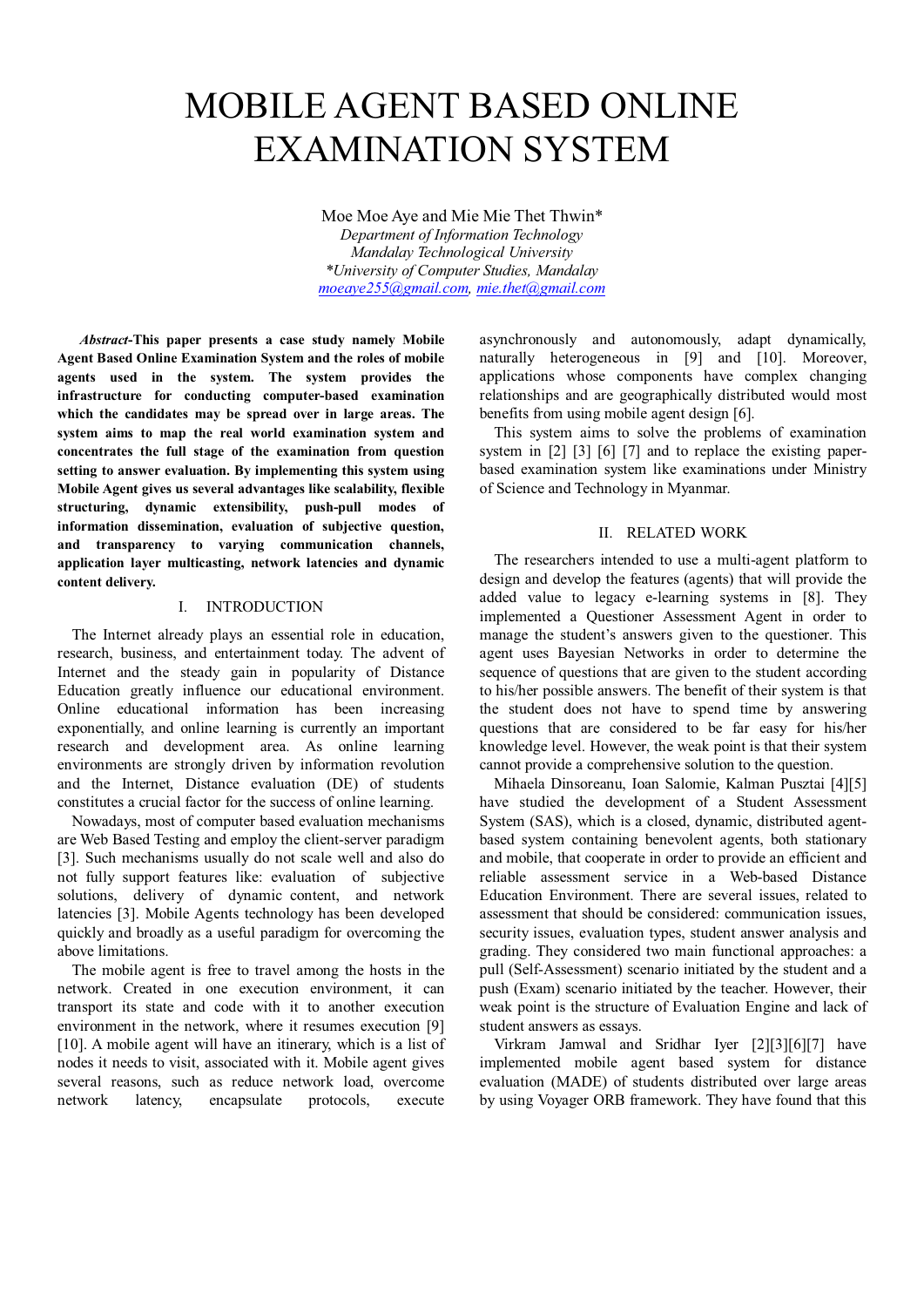approach yields many advantages over other traditional approaches in terms of scalability, flexible structuring, dynamic extensibility, and independence from network disconnections. Other advantages gained were in the form of application layer multicasting, support for dynamic content and provision for both push and pull mode of information dissemination. However, their system still needs suitable techniques for proper control and management of these different mobile agents. Better methods of handling autonomy and improving the overall system reliability need to be formulated and implemented. Besides, they lack the critical requirement, protection of agents (e.g. Answer Agent) from malicious tampering, when they move from closed to open environments.

In the paper [1], the researchers have implemented multiagent based teacher assistant (MATA) for universities, colleges and schools around the world assisting teachers in student evaluation, grading and enhance student teacher interactions in an intelligent automated way thus reduces burden on faculty members and provides services to the students around the clock. MATA can not only be view as a replacement of the traditional mediator, a human teacher assistance, which bridges between teacher and students but also an accomplishment of a system that could assist teachers in the process of evaluation. The system (MATA) provides several advantages like: dynamic service discovery, delivery, scalability, flexible structuring, dynamically extensibility, transparency, fault tolerance, code as well as data shipping and intelligent end users nevertheless very near with real world scenarios proving to be a sliver bullet for the task of automation and even taking it further to the next level. At present Java Agent Development Environment (JADE) follows the preparation of centralization. They have the problems in remote administration in case of the failure of main nodes which provided the serious set back in MATA.

## III. ARCHITECTURE

Existing computer based evaluation mechanisms, usually do not scale well and also do not fully support features like: evaluation of subjective questions, delivery of dynamic content, and off-line examinations. These features are extremely desirable for distance evaluation and there is a need for alternate ways of designing such applications.

Mobile Agents are an effective paradigm for distributed application. Mobile Agents are autonomous software entities that can halt themselves, ship themselves to another agent enabled host on the network, and continue execution, deciding where to go and what to do along the way. They offer many advantages over traditional design methodologies like: reduction in network load, overcoming network latency and disconnected operations.

The session presents the system under development which aims to model an agent-based system, able to replace the existing paper-based examination system under Ministry of Science and Technology in Myanmar. This system aims to map closely to real world online examination scenarios and to fulfill the lacks of the existing systems. The overview of the system is shown in Fig. 1.



Figure. 1 . Overview of the Online Examination System Using Mobile Agent

The system includes three main stages:

- (1) Question Setting
- (2) Distribution and Testing
- (3) Evaluation and Result Compilation

In the first stage, the comprehensive question is created in time of the due date and time by the help of the agents. Prepare Agent is used to set the needed information to the Question Assembler. The Question Assembler prepares a comprehensive question depending on the Question Database and the data given by the Prepare Agent. Subsequently, the Central Exam Center dispatches the Fetch Agent to the Question Assembler to collect the required question for the related examination. At the appropriate time, the comprehensive question is sent to the examination centers.



Figure. 2 . Prepare Agent and its Associated Tasks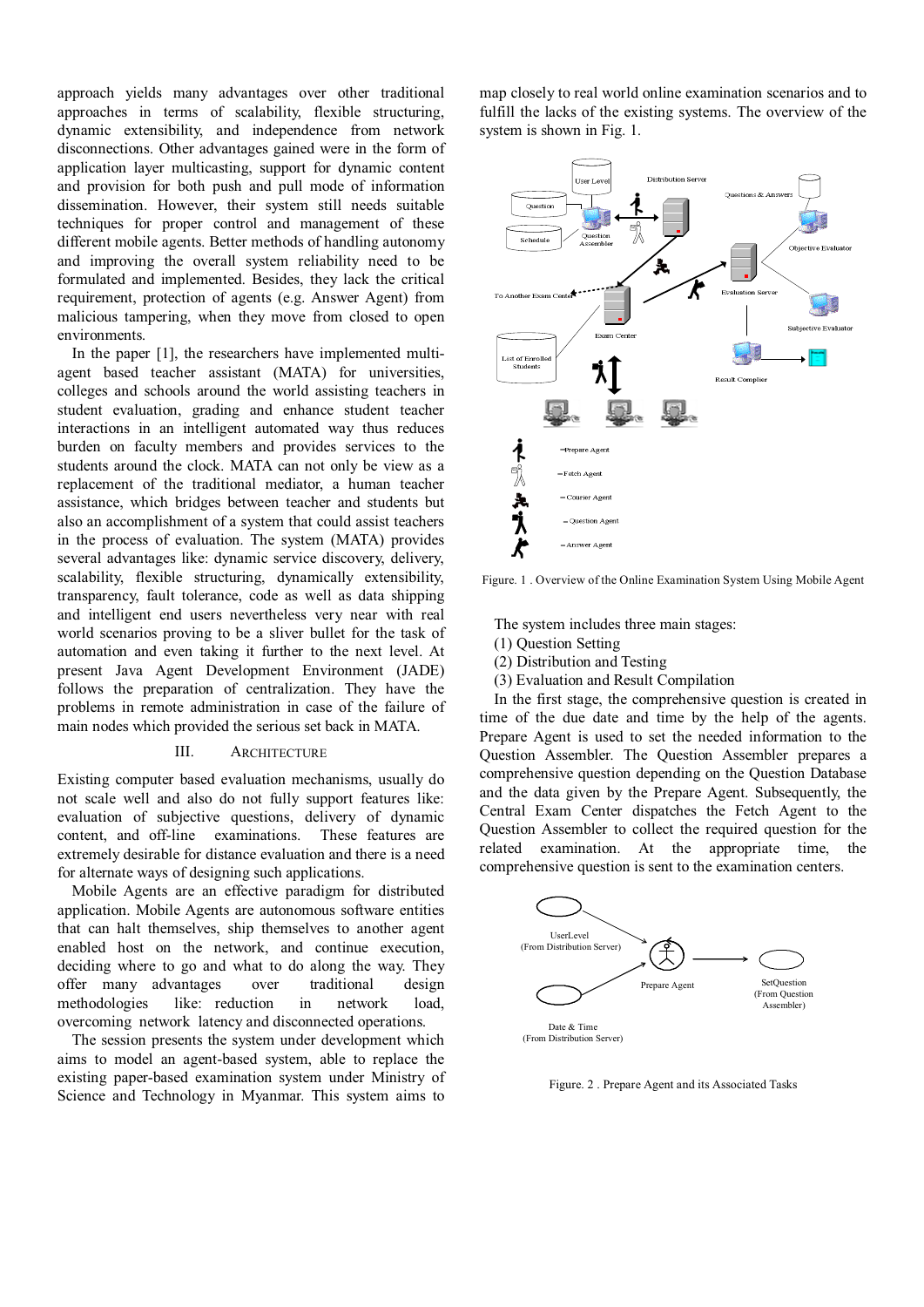

Figure. 3 . Fetch Agent and its Associated Tasks

In the second stage, sending the question to different centers, distribution to each of enrolled students and collection of answers are involved. Courier Agent is used to dispatch the question to the different examination centers that are at remote locations. The Question Agents are created and dispatched by the server node at each centre to distribute the question to each of the enrolled students at that centre. Each Question Agent returns to the server node with the students' answer after the student had submitted his answer or the time is up. The server node creates the Answer Agents for each answer and dispatches them to the Evaluation Server.



Figure. 4 . Courier Agent and its Associated Tasks



Figure. 5 . Question Agent and Its Associated Tasks

In the last stage, evaluation of answers, compilation and publication of results are involved. When the Answer Agent reaches the Evaluation Server, the Evaluation Server examines the type of answers whether they can be objective answers or subjective answers. The Evaluation Server will give the Answer Agent a reference to the evaluators depending on the type of answers. If it is the answer to the objective question, the Answer Agent moves to the Objective Question Evaluator that is computer-based system. If it is the subjective type question, the Answer Agent visits the Subjective Question Evaluators who are the concerned examiners until the completion of evaluation for all answers. After evaluating the answer, the Answer Agent moves to the Result Complier and supply the scores. When the Result Complier has acquired the scores from all the Answer Agents, the comprehensive result will be complied and published.



Figure. 6 . Answer Agent and Its Associated Tasks

The roles of the different agents used in this system are presented as follows:

The roles of the agents used in the Question Setting are:

- Prepare Agent Carries the input data, such as user level, date and time, to the Question Assembler, and prepares question on the Question Assembler (Fig. 2).
- Fetch Agent Collects comprehensive question from the Question Assembler (Fig. 3).

The roles of the agents used in the Distribution and Testing are:

- Courier Agent Carries only a single copy of the question and moves on to the next center after supplying a copy of the question to the Distribution Server at an examination center (Fig. 4).
- Question Agent Carries the question to each student, presents the question to each student, record the answer, and carries the answer back to the Distribution Server of Exam Center (Fig. 5).
- Answer Agent Carries the answer of a student to the Evaluation Server (Fig. 6).

The roles of the agents used in the Distribution and Testing are:

Answer Agent - Gets the itinerary of the examiners from the Evaluation Server, visits the Evaluators to get itself evaluated, gets the result of the evaluation from the evaluators, and supplies the final result to Publish Server (Fig. 6).

## IV. CONCLUSIONS

By implementing such system using Mobile Agent, it can give us clear advantages such as reducing network load,